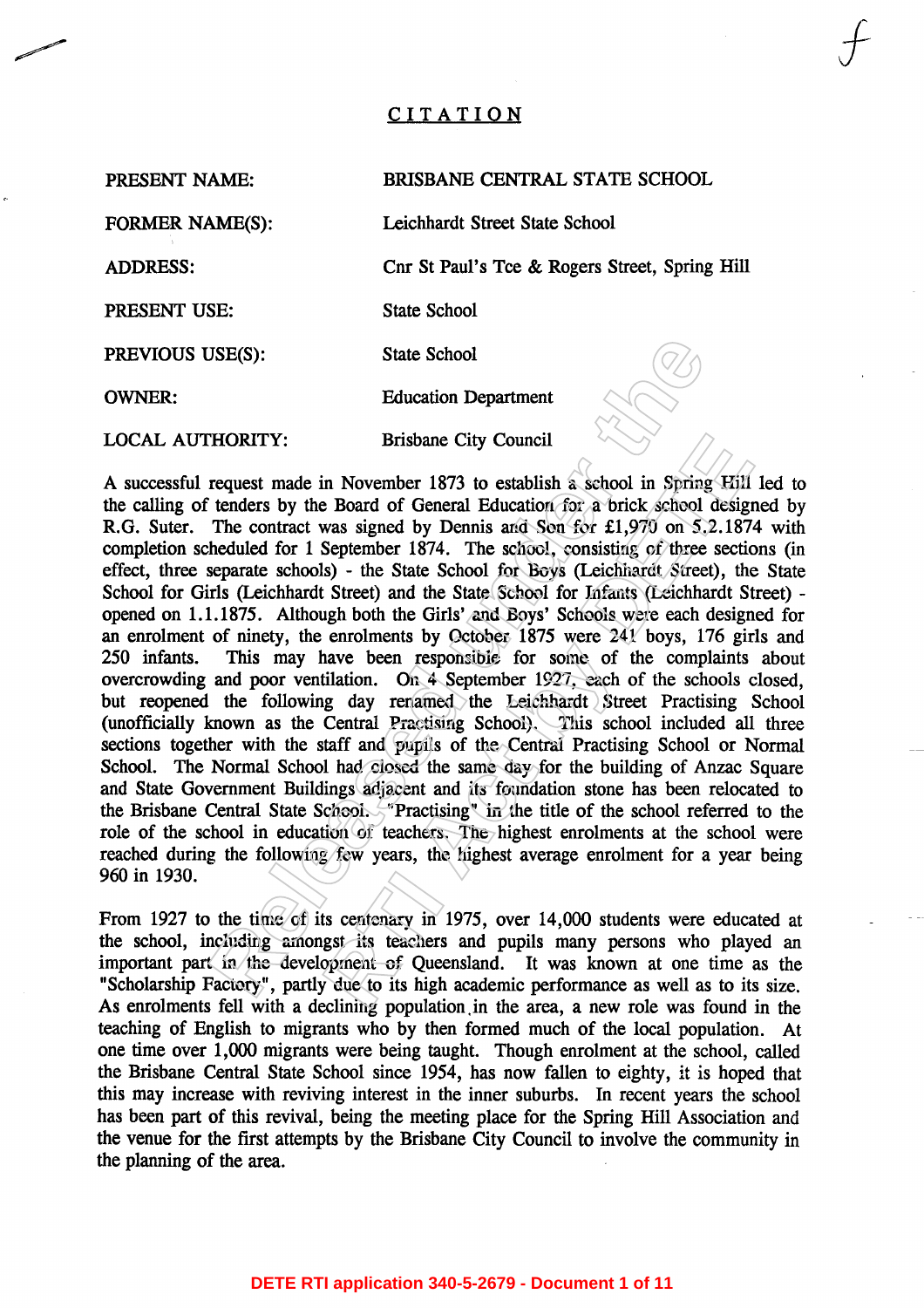The Boys' School occupied the western wing, the Girls' occupied the eastern and the infants' occupied the shorter northern wing. The ventilation, which was a problem from the beginning, was improved by the addition of three gable roof vents to the east wing and one to the west wing, each glazed north and south with louvred vents to the gable, astride the ridge of the main gable roofs. The northern wing has been demolished and the whole of the northern wall rendered. In the southern side, additional subsidiary rooms of timber have been built to each of the west and east wings, both with dual gabled roofs.

ing would be the same time because in the same. The same that we have the same that we have the same that we have the same the same the same the same of the Institute for Child Guidance. The north-casted on hilde roof. A m **READ TO THE SET ACT ACTS AND ACTLAM** THE STATE THE STATE THE STATE THE STATE THE REAL AS CALL AS EXPLORED THE THE DETERMINE THE DEPARTMENT OF COMPONE THE DEPARTMENT OF COMPONE STATE OF COMPONE COMPONE STATE OF USE CONCRET Of the site.

- 
- 
- 

| <b>AUTHOR/S OF CITATION:</b>    | D. Watson |
|---------------------------------|-----------|
| APPROVAL BY LISTINGS COMMITTEE: | 8.12.1980 |
| <b>RATIFIED BY EXECUTIVE:</b>   | 23.2.1981 |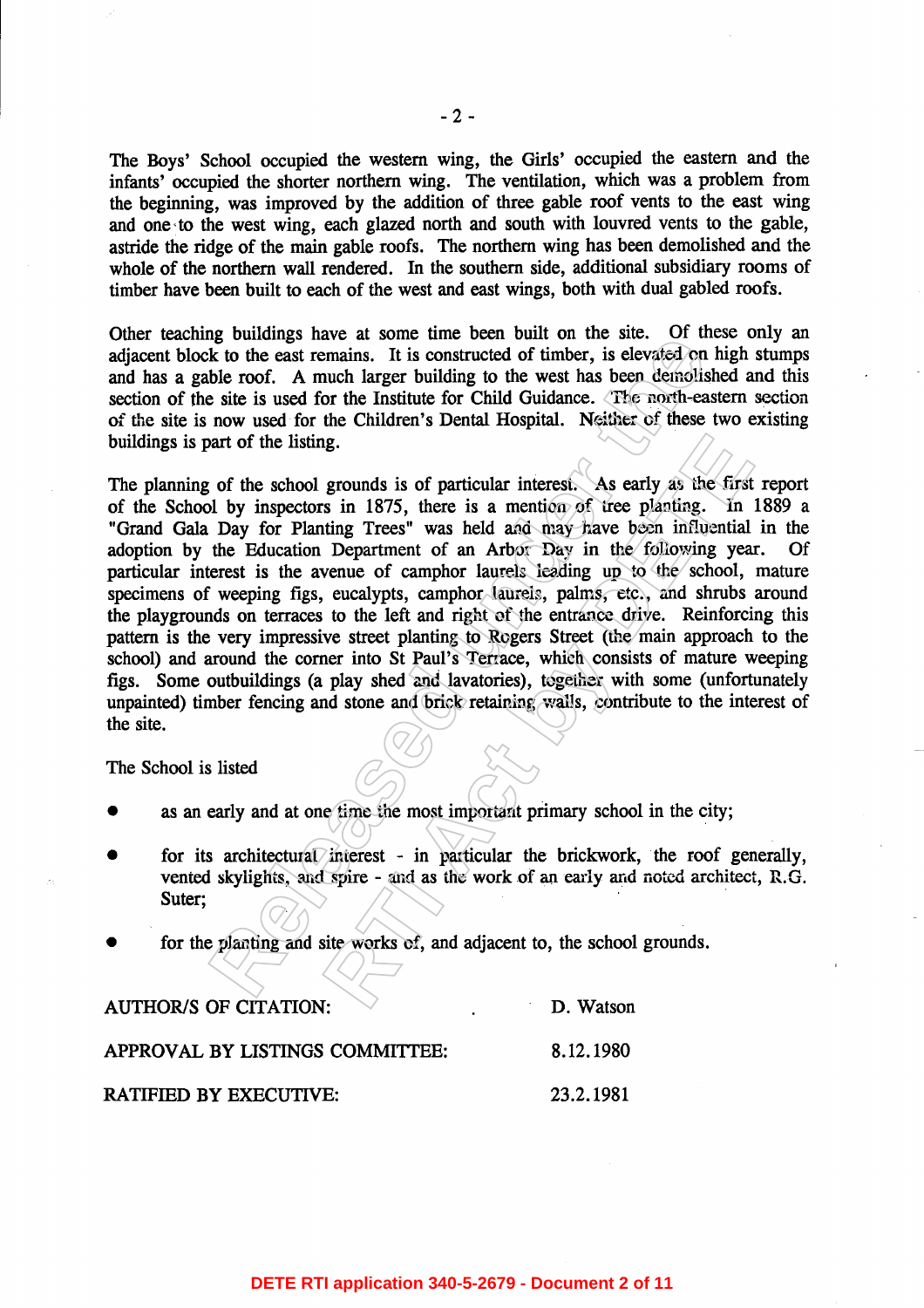**DEPARTMENT** OF **EDUCATION** 



BRISBANE NORTH REGIONAL OFFICE P.O. BOX 153 CHERMSIDE, Q. 4032 TELEPHONE 359 0055

 $B/c$ 

Ms V. Fawcett Principal State School BRISBANE CENTRAL

**Released under the R.S. adducts**<br> **N.E. ADSERT**<br> **NEA:RG**<br> **NEA:RG**<br> **NEA:RG**<br> **29 May 1990**<br>
29 May 1990

**DETE RTI application 340-5-2679 - Document 3 of 11**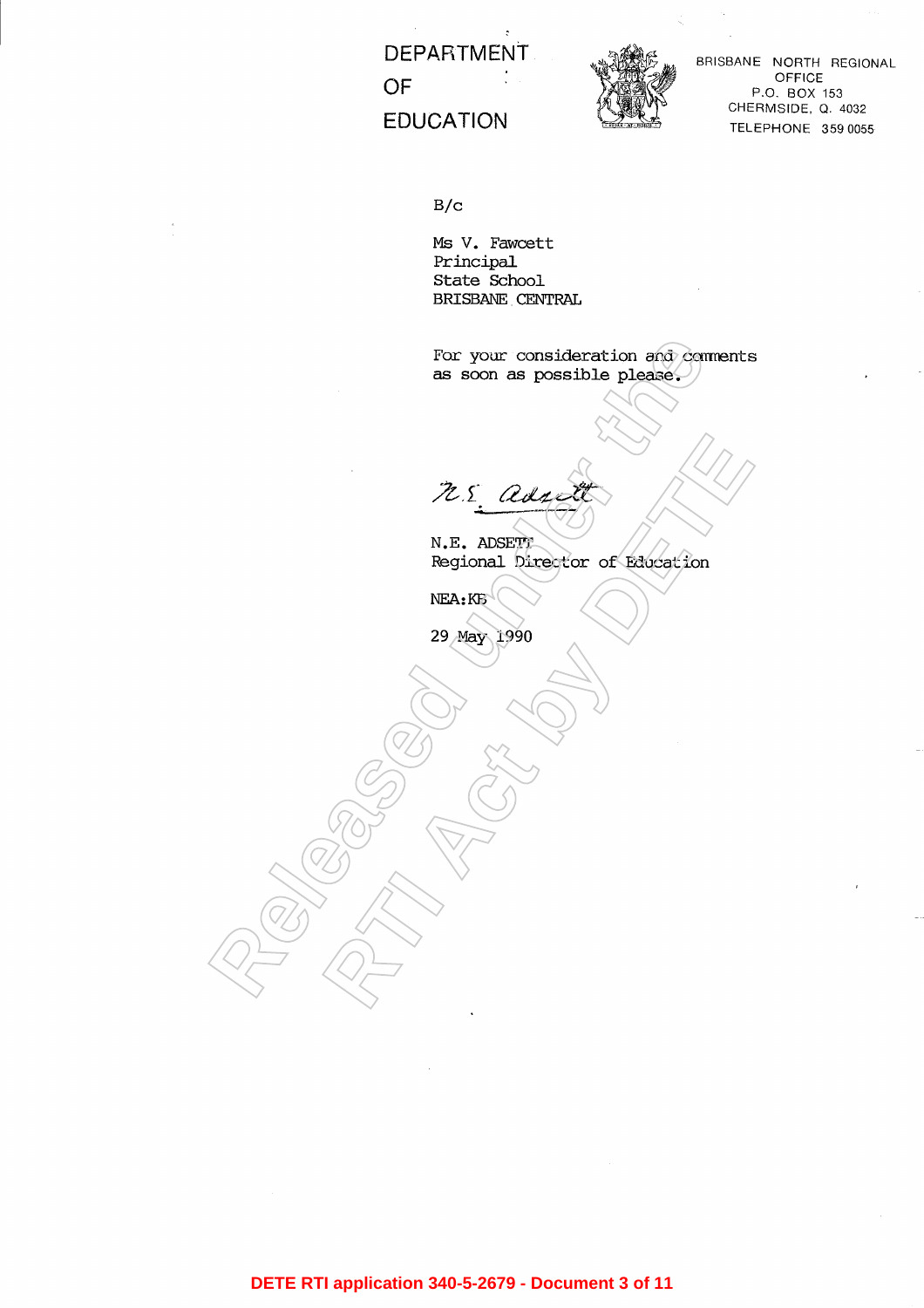YOM DIU OF FHUILITIES 0.2082941269 (TUE) 9:12 PAGE  $5, 29.$ '90

WJH: Imk: GPLAN CHILD2.GDE 25.05.90

> -REGIONAL DIRECTOR, BRISBANE NORTH REGION TO:

DIRECTOR, DIVISION OF FACILITIES FROM:

**EXCISION OF LAND R.650 FOR CHILD GUIDANCE FACILITIES TOPIC:** 

1.

2

- $2.$
- Э.
- ary 1965, Cabinet approved the transfer of a portion of the Brisbane<br>In known as R.650 to the Department of Health for the stablishment<br>if these. Such a transfer was to occur at a mutually acceptable date.<br>however, enrolme blments at Brisbane Central State School were increasing.<br>the need of or expansion to cater for anticipated growth.<br>In or of that land did not occur. Instead, an informal agreemer<br>is Principal of Brisbane Central State Sch 4.
- 5.

**A.J. CHRISTIE** Director Division of Facilities 25 May 1990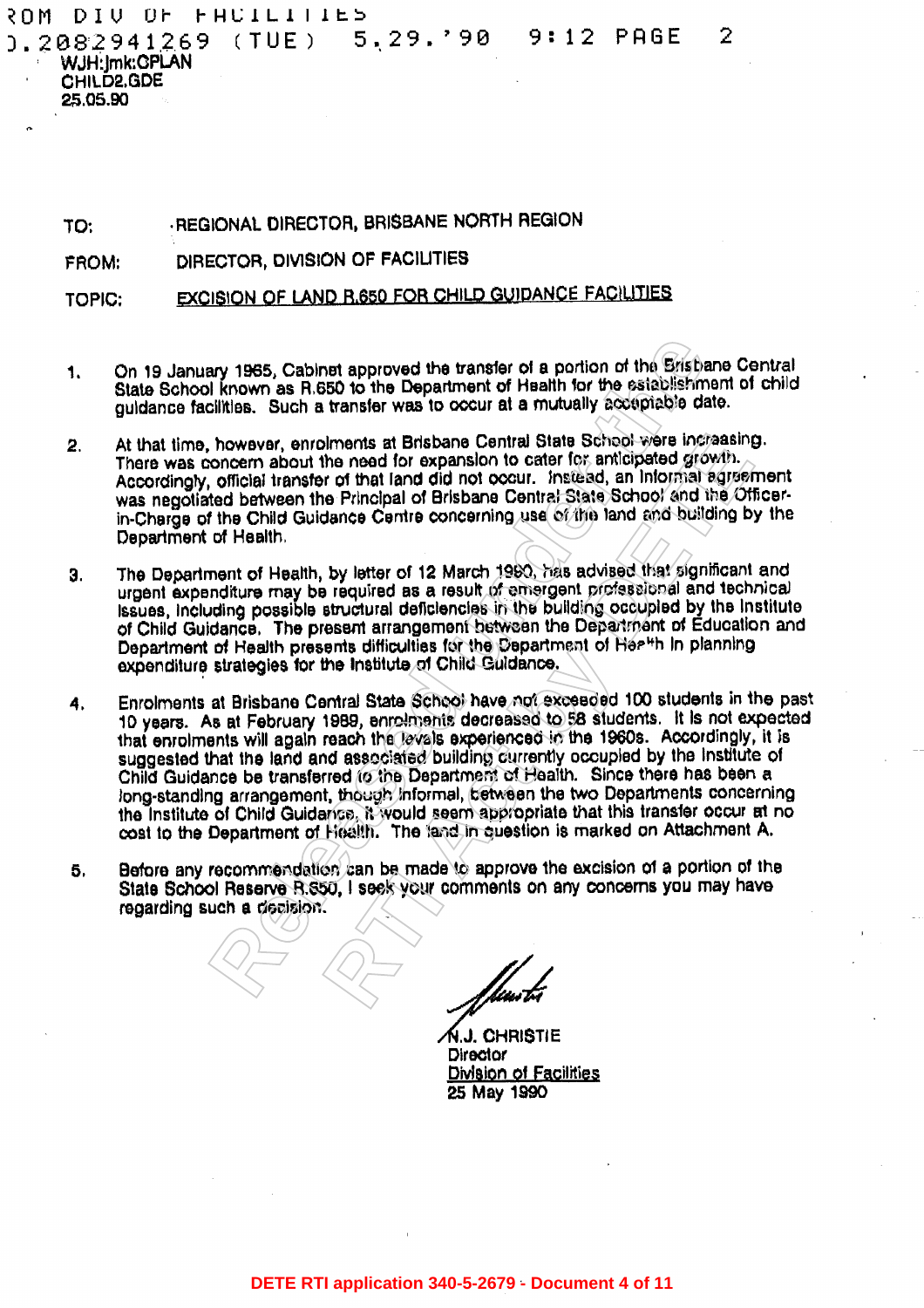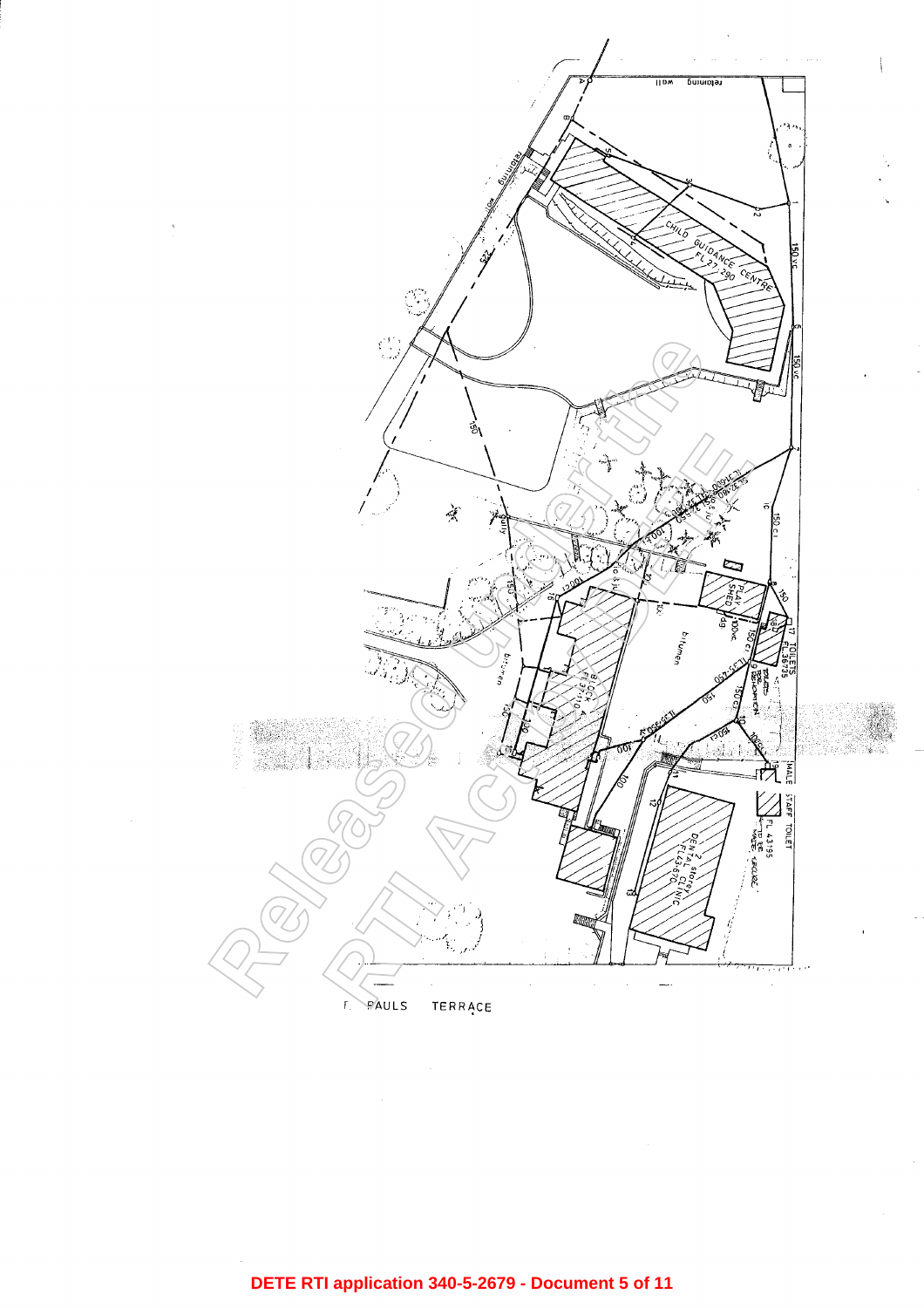$(TUE) = 5, 29. '90$ 082941269  $9:12$ PAGE  $\mathbf{2}^-$ WJH:Imk:CPLAN CHILD2.GDE 25.05.90

TO: REGIONAL DIRECTOR, BRISBANE NORTH REGION

FROM: DIRECTOR, DIVISION OF FACILITIES

EXCISION OF LAND R.650 FOR CHILD GUIDANCE FACILITIES **TOPIC:** 

- 1.
- $2.$
- 3.
- **Pass, Cabinet approved the transfer of a portion of the Brassiane is a set all and the Department of Health for the establishment this.** Such a transfer was to occur at a mutually acceptable date. Such a transfer was to o ments at Brisbane Geniral state School wave increasing.<br>
ne need for expansion to cater for anticipated growth,<br>
of that land did not occur. Instead, an informal streethern<br>
Principal of Brisbane Central State School and t 4.
- 5.

A.J. CHRISTIE **Director** Division of Facilities 25 May 1990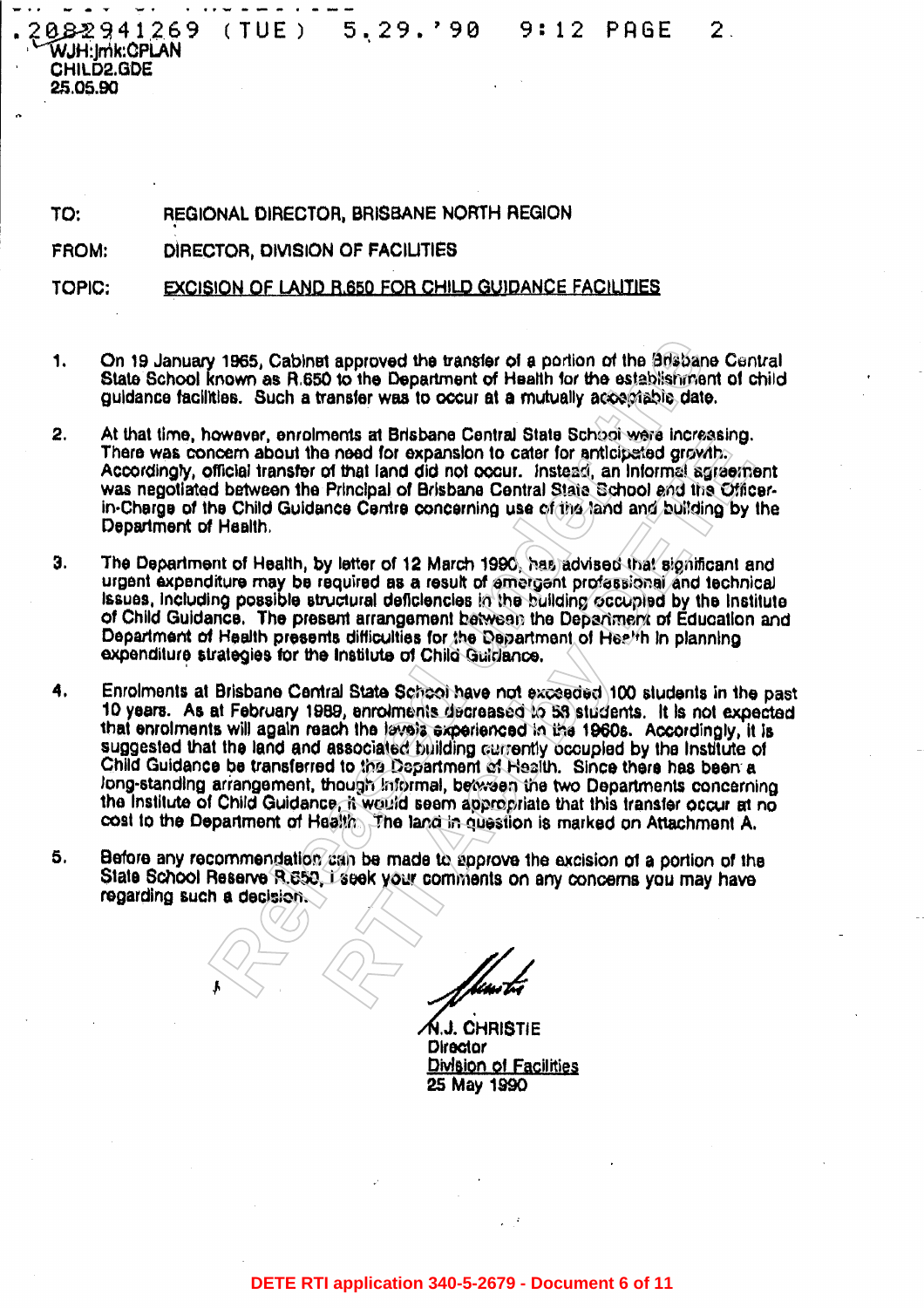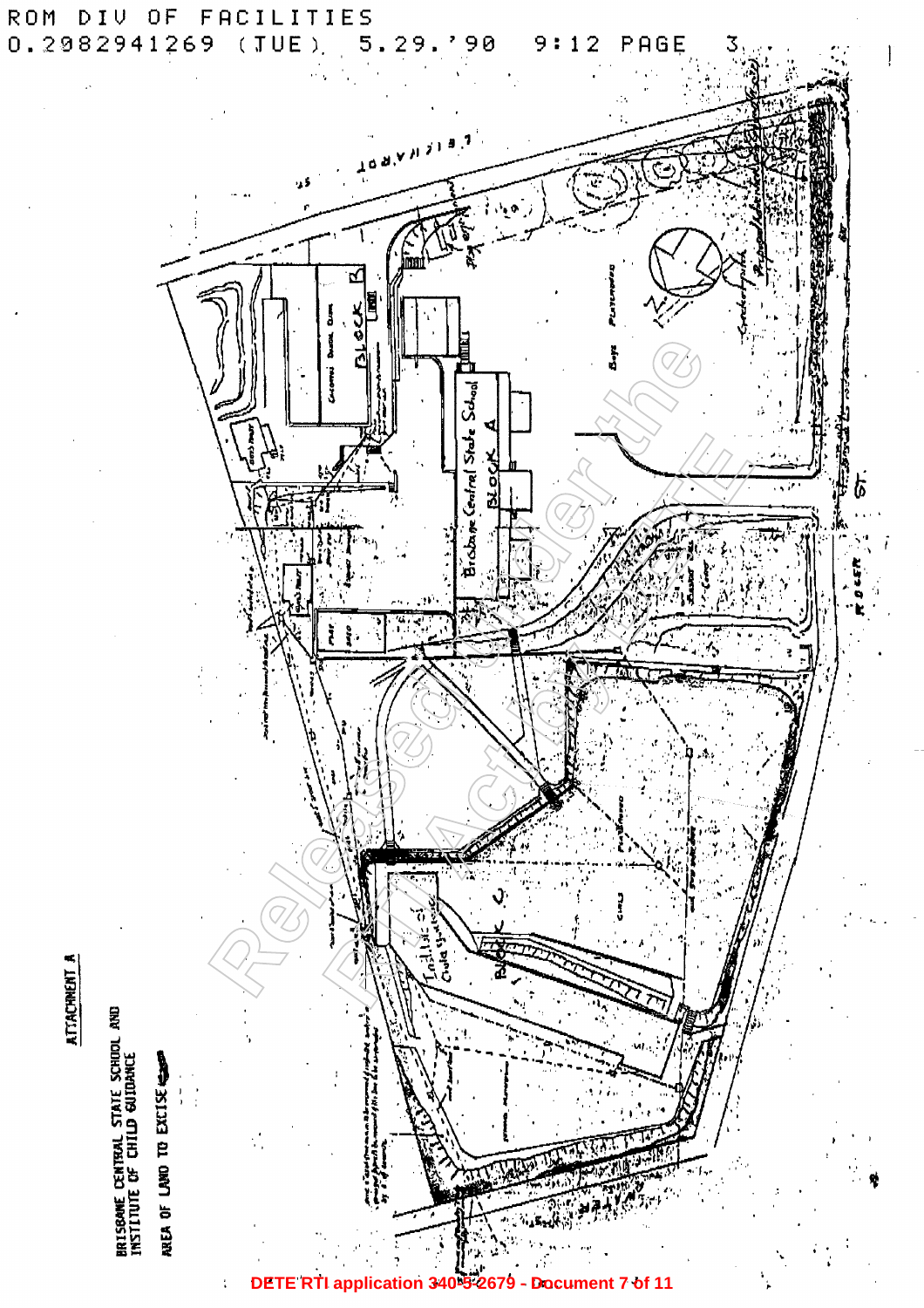1 Is there an Ed. Dent sule or "principle or intellerour which says there should be "X which says there when the accuracy BCSS deally has no sports Processor What could be one to professor of the companion of the same of the same control of the same of the same of the same of the same of the same of the same of the same of the same of the same of the same of the same 4 minutes de vouspoises justification for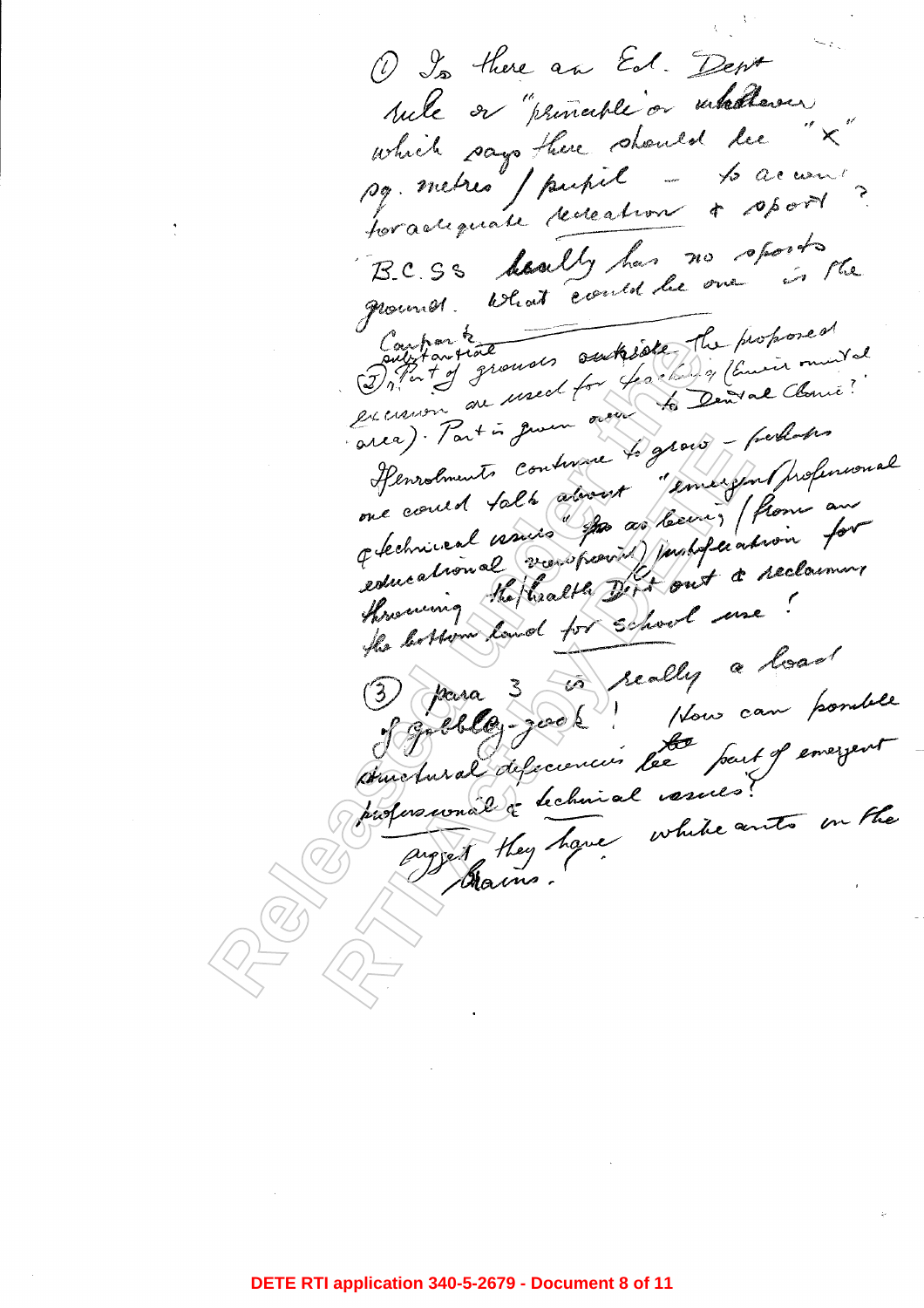O Blat Alfranchis de My haa in plannin, experiencement O Clech envolment forcasts. Le not school glouveurs Released under the theory of the theory of the theory of the theory of the theory of the theory of the theory of the theory of the theory of the theory of the theory of the theory of the theory of the theory of the theory **RTI ACT BY DETAIL AND READ AT A RAIL AND READ AT A RAIL AND READ AT A RAIL AND READ AT A RAIL AND READ AT A RAIL AND READ AT A RAIL AND READ AT A RAIL AND READ AT A RAIL AND READ AT A RAIL AND READ AT A RAIL AND READ AT A**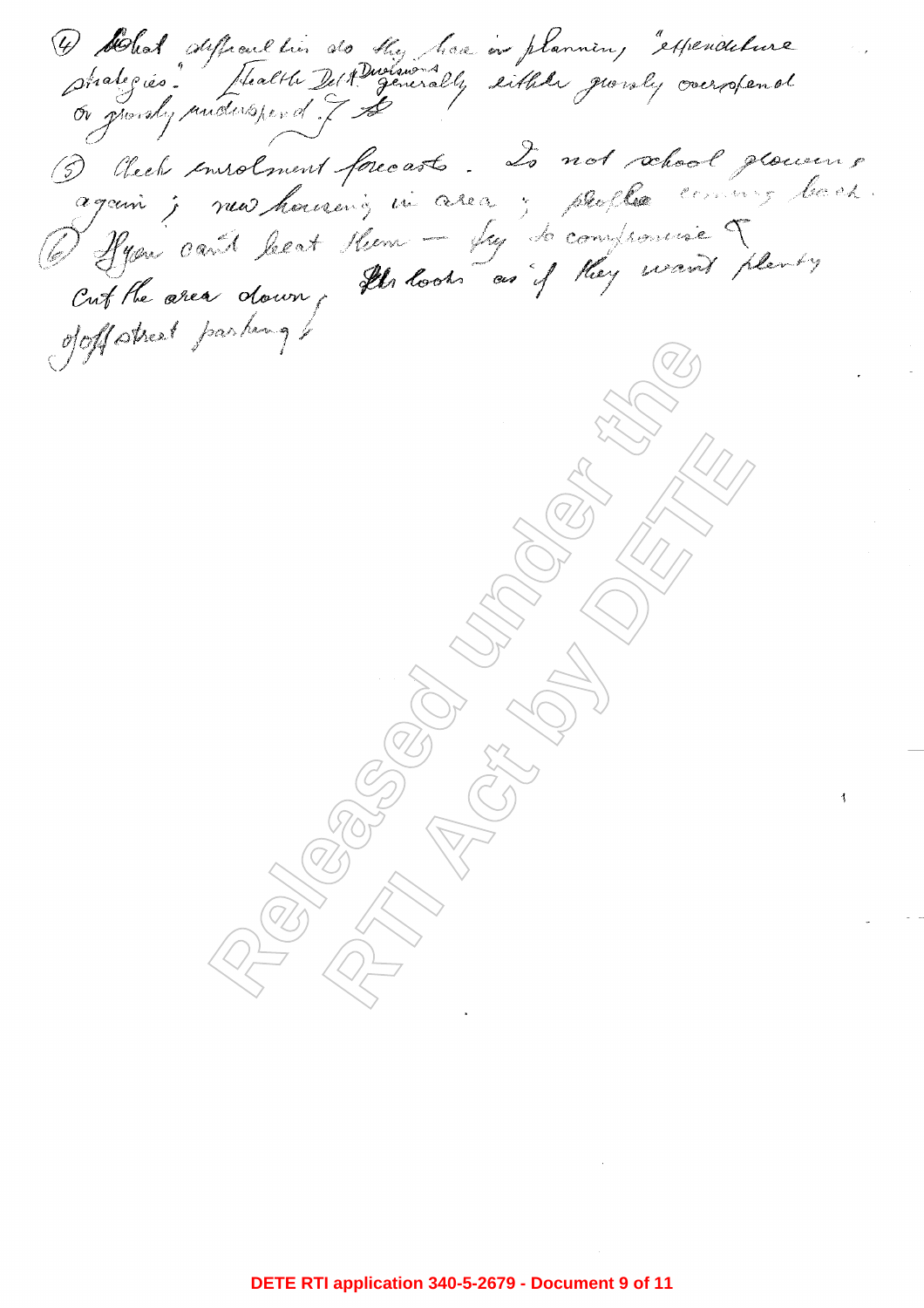(Date) 5th June, 1990 (No. of School) 01/0207

V.J. Fawcett (Name of Writer)

(State or Provisional) State

School Brisgane Central

(Nearest Post Town) **Brisbane** 

(Subject matter of Letter) Excision of land R560 for Child Guidance

(Reference Number of Previous Correspondence)

Sir,

An official transfer of a portion of the Brisbane

Central State School (PSO) to the Department of the Department of the Department of the Prince Central State Central<br>Sarahungari Central State Central State Central<br>Specifical state of the firstness contral State Central<br>S

ere young residents<br>
open playing space<br>
by the school<br>
of the youngsters.<br>
is that the status<br>
Yours faithfully

## ED. Req. 44

 $\gamma$  to  $\gamma$  ,  $\gamma_{\rm 2000}$  ,  $\gamma_{\rm 2000}$ 

 $\sim 10^{-11}$ 

 $\sim 10^{-1}$ 

 $\sim 0.1$ 

 $\sim$ 

**DETE RTI application 340-5-2679 - Document 10 of 11**

 $\tau_{\rm c}$  ,  $\tau_{\rm acc}$  is the  $\frac{d}{d\tau} \rho_{\rm eff}^{\rm c}$  ,

 $\sim 100$ 

 $\sim 10^{-1}$ 

 $\rightarrow$ 

 $\mathcal{M}^{\mathcal{A}}$